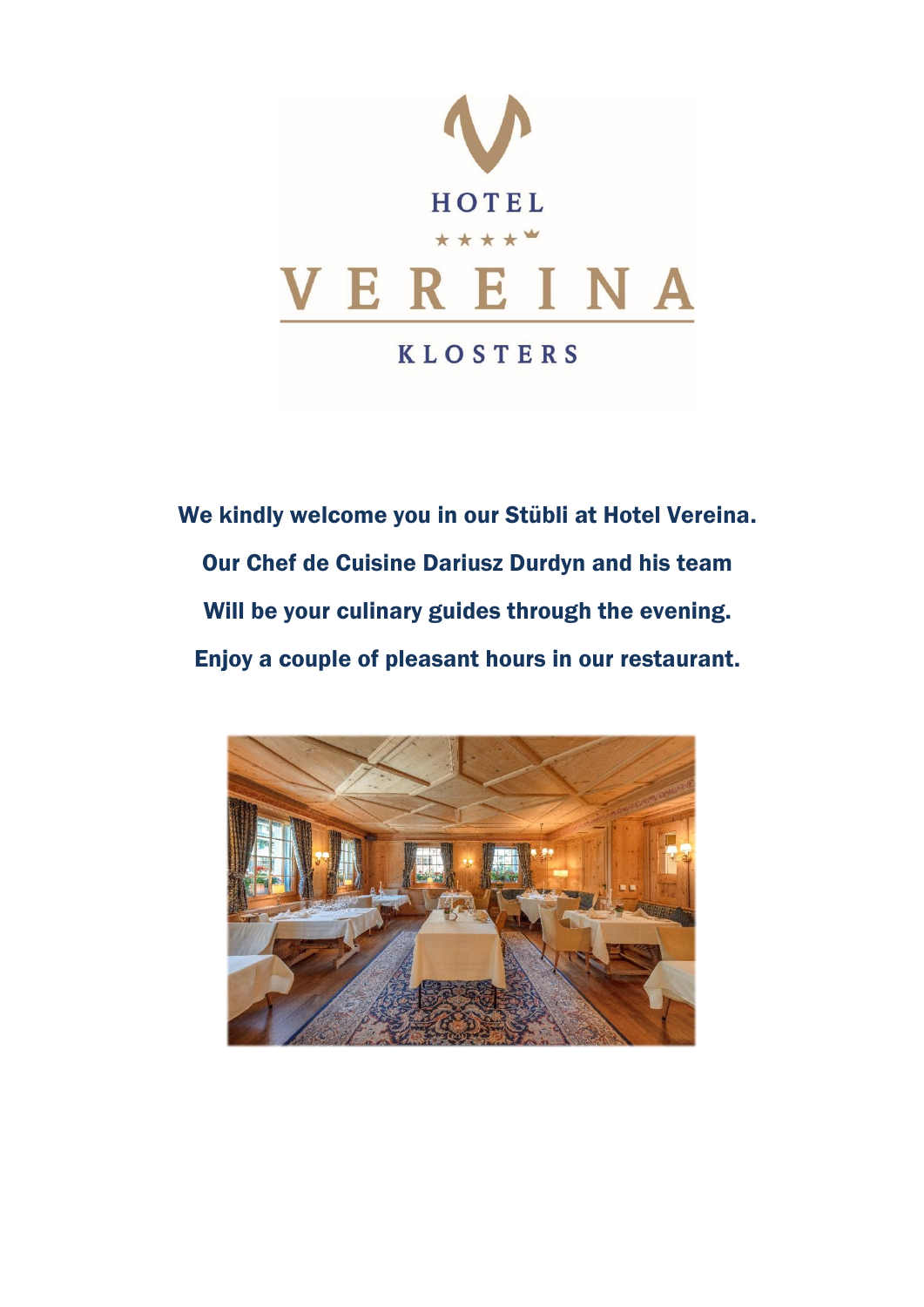

#### SUMMERFUL DISHES

| Lettuce hearts ; pecan nuts ; croutons                                  | 18      |
|-------------------------------------------------------------------------|---------|
| <b>Caesar salad</b>                                                     | 24   36 |
| Tomato ; buffalo mozzarella ; basil                                     | 22   32 |
| <b>Vitello Tonnato "Vereina"</b>                                        | 26   39 |
| Beef tartar   garnitures   toast                                        | 31   45 |
| Veal sausage carpaccio ; shallot vinaigrette ; garnish                  | 18   25 |
| US-Prime Roastbeef   sauce tartar   garnish<br><b>Pommes Allumettes</b> | 39      |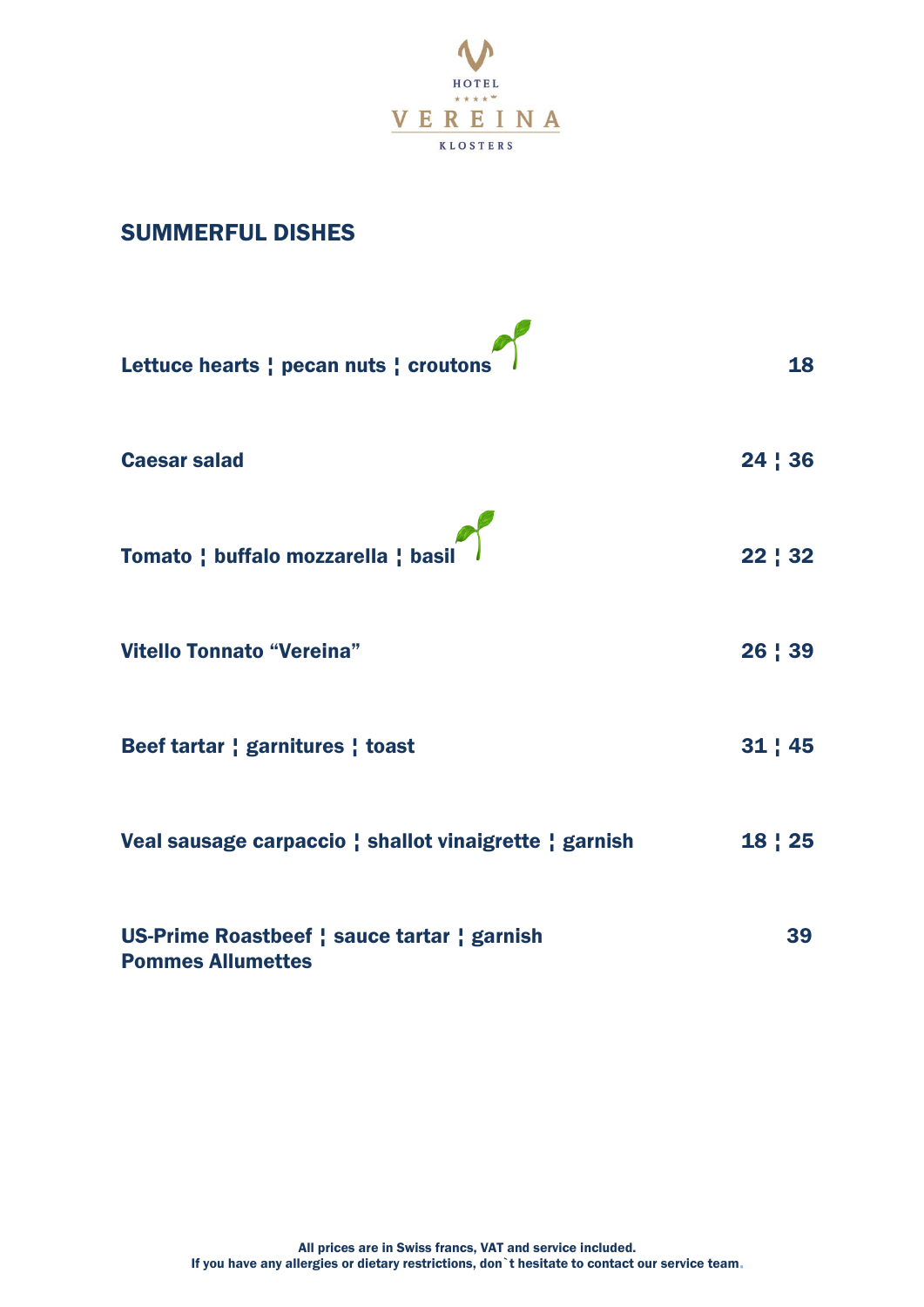

## **STARTERS**

| US-Beef Salad   onions   celery   tomato<br><b>Chili</b> ¦ lemon dressing | 37              |
|---------------------------------------------------------------------------|-----------------|
| Balik salmon   dill mustard sauce   horseradish foam                      | 59              |
| Knuckle of veal ravioli ; parmesan ; brown butter                         | 29:42           |
| Foie gras maison   caramel apple brioche                                  | 37              |
| Recommendation: 1dl sweet wine 2016 Alios Kracher                         | 12 <sub>2</sub> |
| Langoustine ravioli ! lobster bisque ! leek straw                         | $39 \mid 49$    |
| <b>SOUPS</b>                                                              |                 |
| Beef broth ; pancake stripes ; vegetable pearls                           | 15              |
| <b>Lobster foam soup</b>                                                  | 25              |
| <b>Carrot-ginger soup</b><br>Vanilla ¦ peas ¦ herb oil                    | 16              |
| Celery cream soup   apple sorbet   leek oil                               | 15              |

All prices are in Swiss francs, VAT and service included. If you have any allergies or dietary restrictions, don`t hesitate to contact our service team.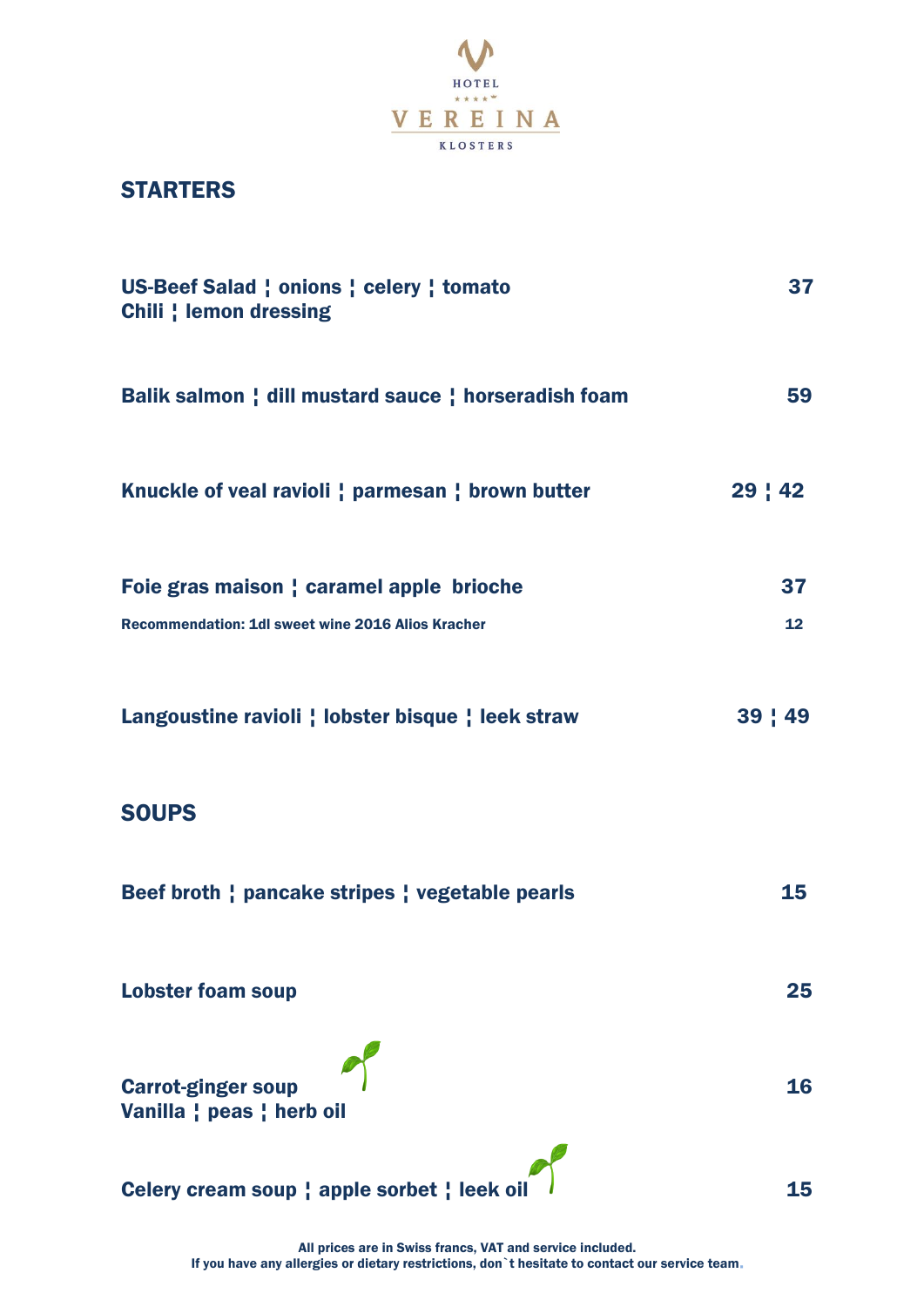

## MAIN COURSES

| US-Prime sirloin steak ! Café de Paris ! pommes allumettes                          | 59      |
|-------------------------------------------------------------------------------------|---------|
| Veal stripes ! mushroom sauce ! butter rösti                                        | 54      |
| Vienna escalope   potato salad   cranberries                                        | 49      |
| Crispy spring chicken ! potato gratin ! leek vegetables                             | 34:46   |
| US-Prime Beef tenderloin : Sauce Béarnaise<br><b>Pommes allumettes ! vegetables</b> | 54 ! 69 |
| US-Prime Beef fillet cubes «Stroganoff» ! tagliarini                                | 52   67 |
| Pink roasted lamb rack   herb crust   Barolo jus<br>Cream spinach ! potato gratin   | 59      |
| Veal«Hacktätschli» ¦ mushroom sauce ¦ mashed potatoes                               | 45      |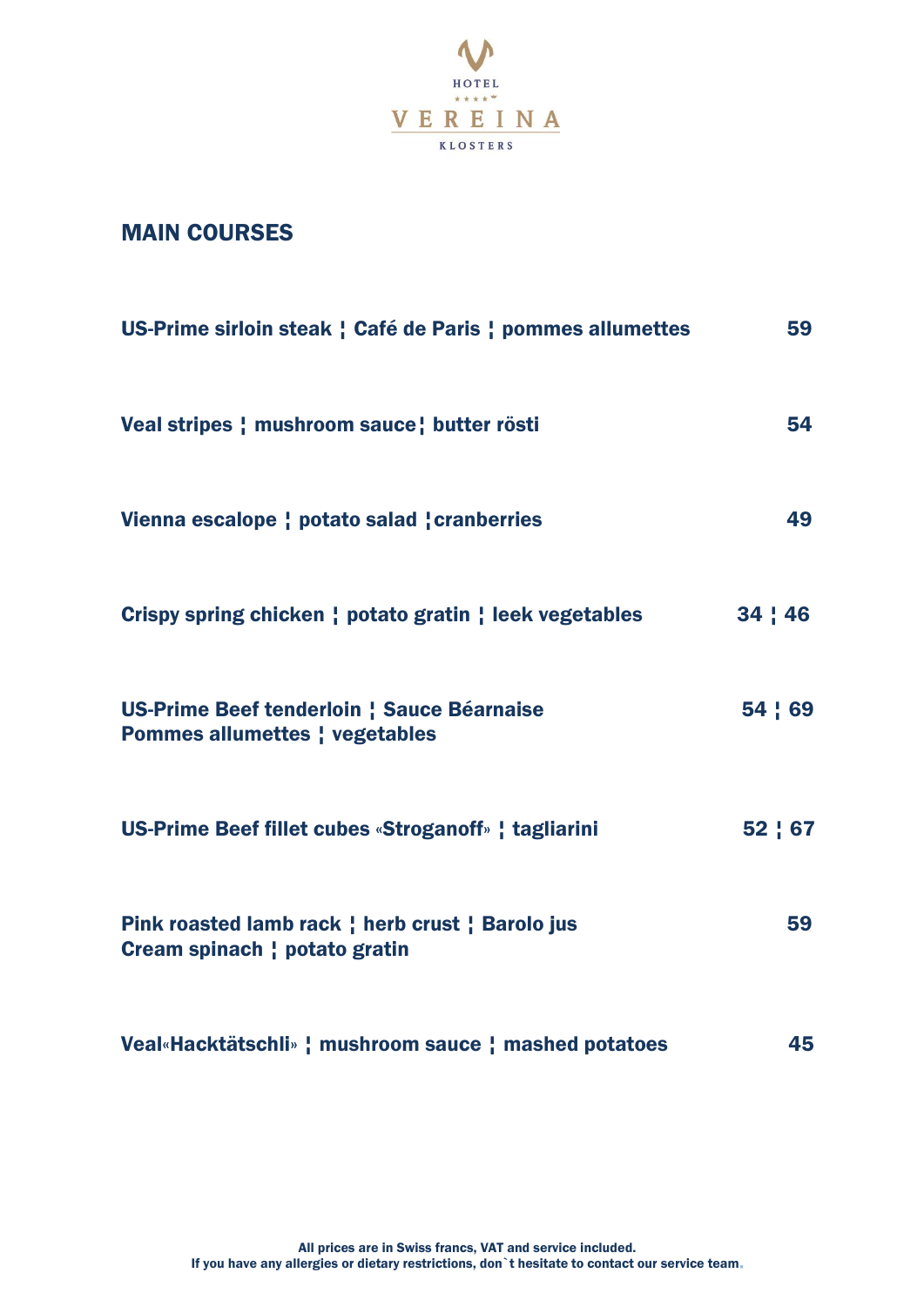

**FISH** 

| Pan fried sole ! brown butter<br><b>Boiled potatoes   cream spinach</b> | 69 |
|-------------------------------------------------------------------------|----|
| <b>Grilled sea bass</b><br>Rice : cucumber : chili : pineapple          | 55 |
| 3 South African prawns ! Café de Paris ! rice                           | 68 |
| <b>Extra prawn</b>                                                      | 18 |
|                                                                         |    |



| Turnip cabbage ; tomato jam ; wild asparagus<br><b>Buckwheat-popcorn</b> | 34 |
|--------------------------------------------------------------------------|----|
| Pea risotto : courgette flowers : goat cheese                            | 36 |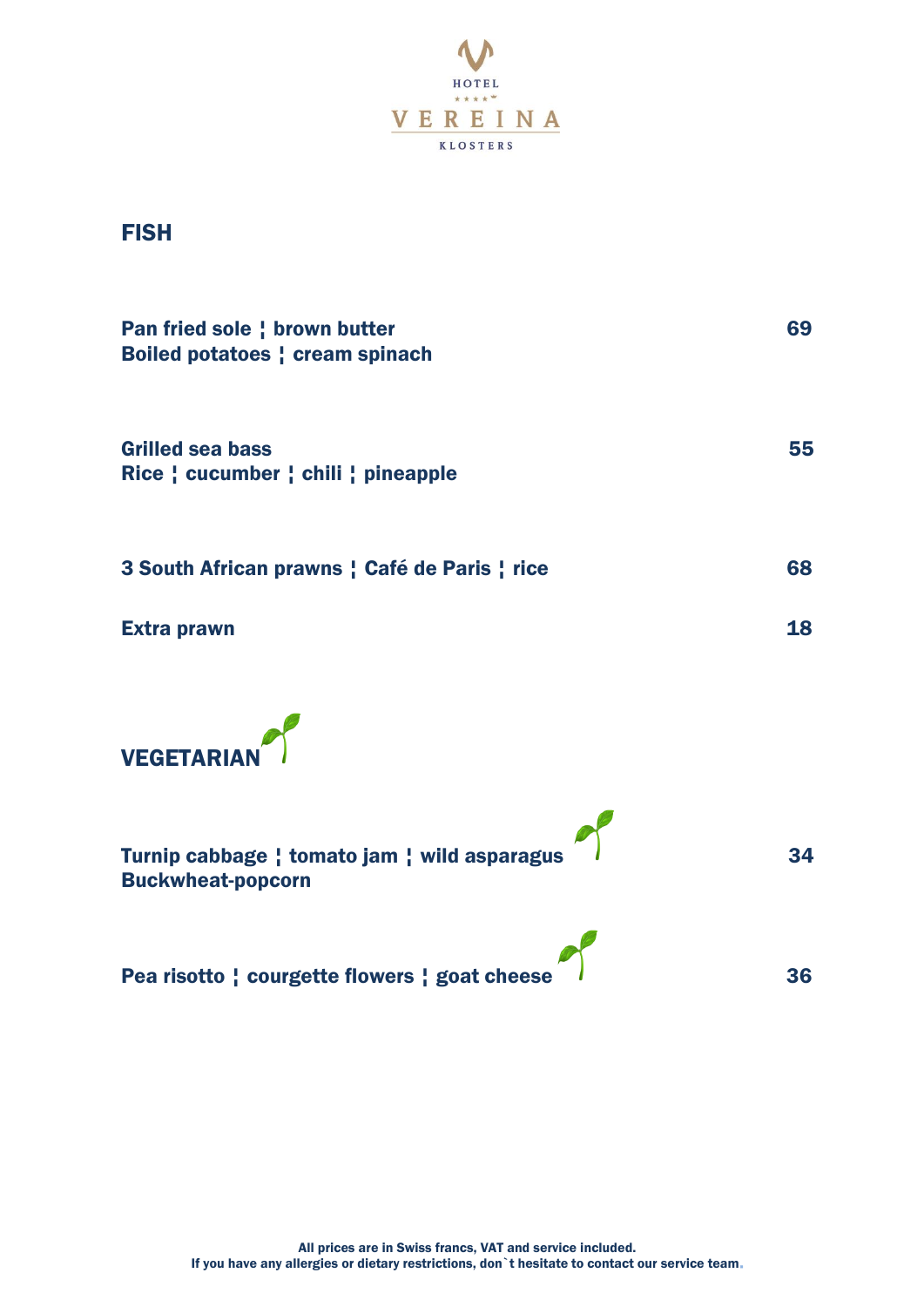

## FOR 2 PERSONS

#### US-Prime Chateaubriand ¦ potato gratin per person 75 Sauce Béarnaise ¦ market vegetables

- 1. service Chateaubriand served with potato gratin
- 2. Service Chateaubriand served with pommes Allumettes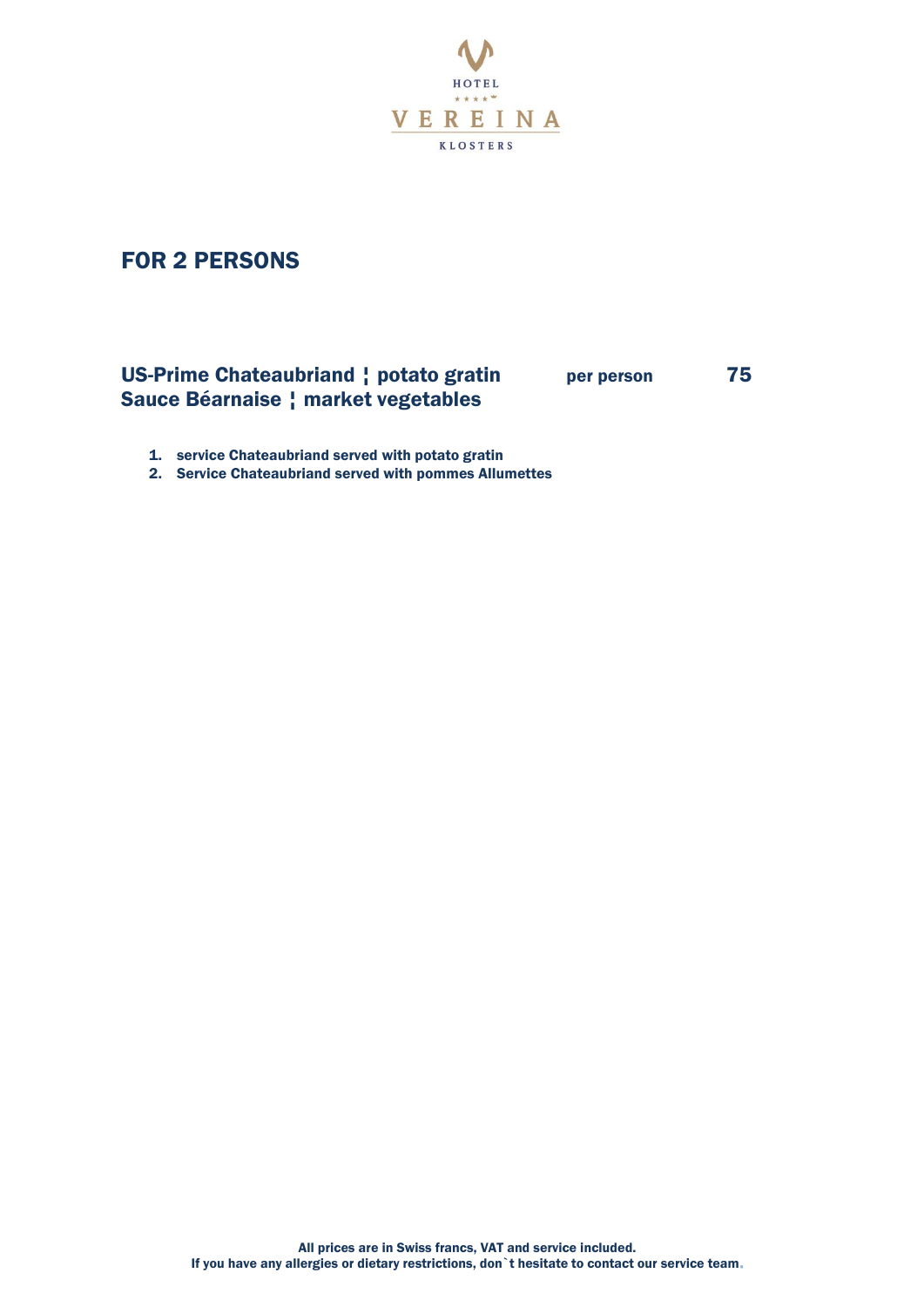

## DESSERT

| <b>Lemon lime cake</b><br>Vanilla cream ; mascarpone ice cream ; passion fruit                  |                                   | 16                  |
|-------------------------------------------------------------------------------------------------|-----------------------------------|---------------------|
| Ice coffee "Vereina"                                                                            |                                   | 11   15             |
| Dark and white chocolate mousse   basil ice cream<br><b>Mango</b>                               |                                   |                     |
| Vanilla ice cream   raspberry   almond pastry "Speciality of the house"                         |                                   | 17                  |
| <b>Cheese plate</b>                                                                             |                                   | 16   24             |
| <b>Mixed ice creams and sorbets</b>                                                             | per scoop<br><b>Whipped cream</b> | 5<br>$\overline{2}$ |
| <b>Vanilla</b><br><b>Chocolate</b><br><b>Mocha</b><br><b>Stracciatella</b><br><b>Strawberry</b> |                                   |                     |
| <b>Lemon</b><br><b>Raspberry</b><br><b>Plum</b>                                                 |                                   |                     |